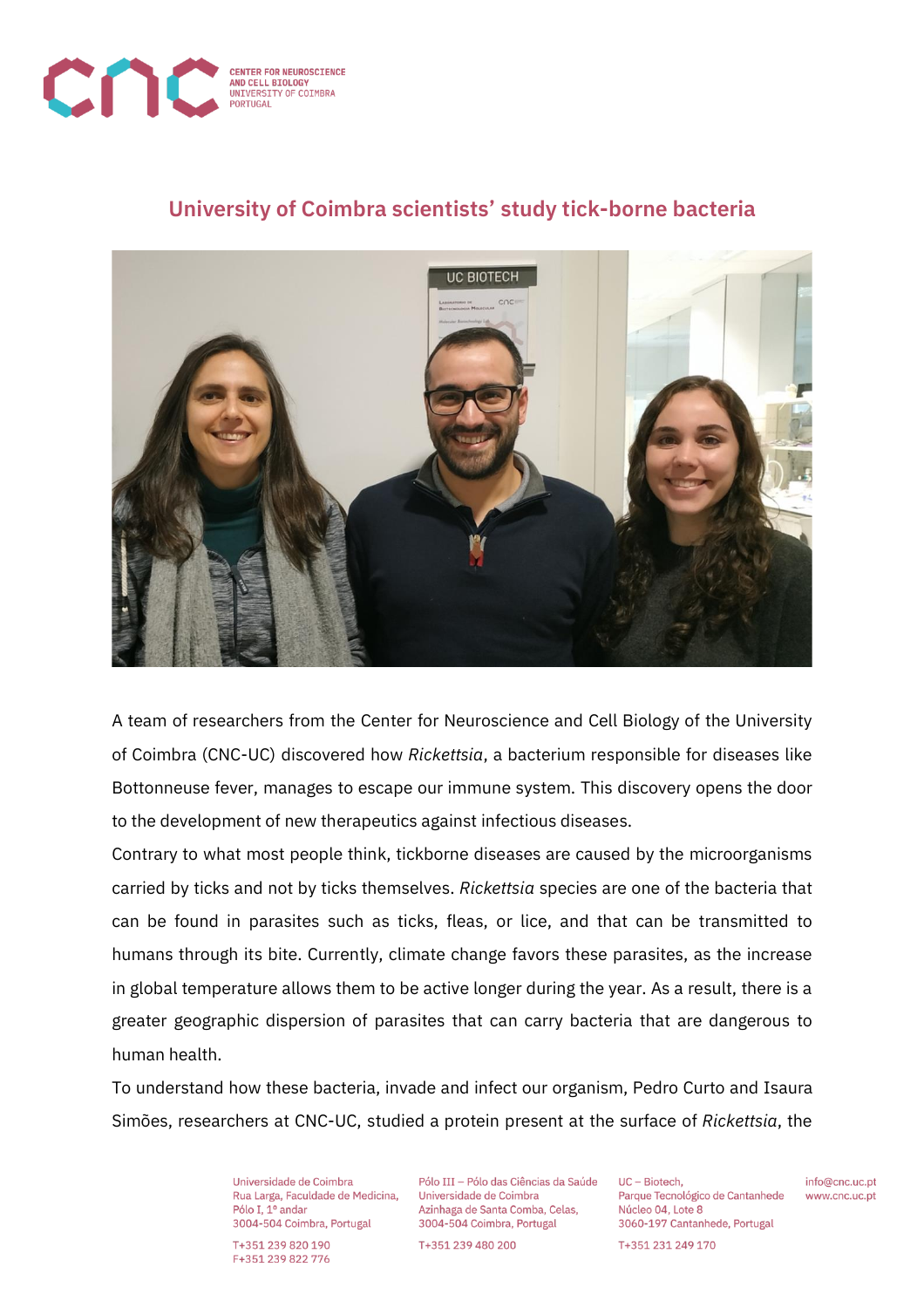

APRc. «**After being bitten by an infected tick,** *Rickettsia* **enters the bloodstream where it will be exposed to all the machinery of our immune system. At this point, the bacteria's priority will be to protect itself and enter our cells at all costs, as their survival and capacity of infection depend on it»,** explains Pedro Curto, first author of the study.

«**Infectious microorganisms use multiple mechanisms to escape our immune system. We already suspected that the APRc protein, present at the surface of** *Rickettsia***, plays an important role in evasion of the bacteria, but in this study, we found that, in addition, it also protects it, preventing the immune system from eliminating it**», explains Isaura Simões, leader of the study.

This work, already published in the journal *mBio*, showed that APRc binds to antibodies present in the bloodstream, preventing the immune system from attacking and acting as a shield. It was also found that APRc offers extra protection to the bacteria against the bactericidal activity of proteins present in the serum (part of the blood).

«**This is an important step in fundamental biology and a contribution to the development of new therapeutics against infectious diseases, which unfortunately are assuming an increasing role in today's world**», stress the authors of the research.

The study was financed by the European Regional Development Fund (ERDF), through the COMPETE 2020 program – Competitiveness and Internationalization Operational Program – and by national funds, through the Foundation for Science and Technology (FCT).

The scientific article is available at [https://journals.asm.org/doi/10.1128/mBio.03059-21.](https://journals.asm.org/doi/10.1128/mBio.03059-21)

Carolina Caetano & Cristina Pinto

Universidade de Coimbra Rua Larga, Faculdade de Medicina, Pólo I. 1º andar 3004-504 Coimbra, Portugal

T+351 239 820 190 F+351 239 822 776

Pólo III - Pólo das Ciências da Saúde Universidade de Coimbra Azinhaga de Santa Comba, Celas. 3004-504 Coimbra, Portugal

T+351 239 480 200

UC - Biotech. Parque Tecnológico de Cantanhede Núcleo 04, Lote 8 3060-197 Cantanhede, Portugal T+351 231 249 170

info@cnc.uc.pt www.cnc.uc.pt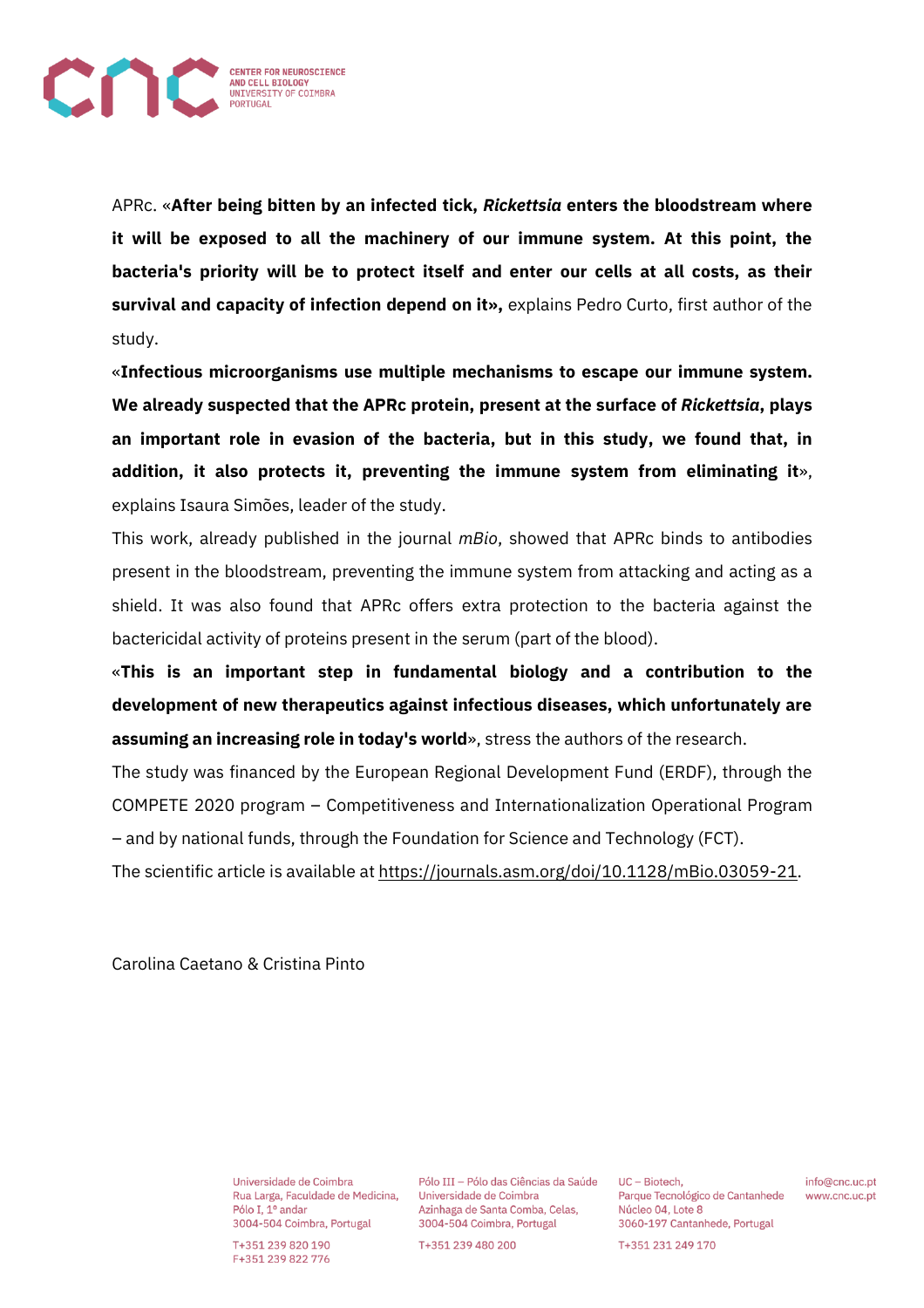

## News:

| Inevitável                              | (in press)        |
|-----------------------------------------|-------------------|
| Observador Online                       | (see here)        |
| <b>NO Revista</b>                       | (in press)        |
| Sul Informação Online                   | (see here)        |
| e-Global - Notícias em Português Online | (see here)        |
| <b>TV Record Europa Online</b>          | (see here)        |
| Popular de Soure (O)                    | (in press)        |
| Campeão das Províncias                  | (in press)        |
| Digital Online (O)                      | (see here)        |
| Diário As Beiras                        | (in press)        |
| Diário de Coimbra                       | (in press)        |
| Diário de Viseu - Saúde                 | (in press)        |
| <b>iPress Journal Online</b>            | <u>(see here)</u> |
| Mirante Online (O)                      | (see here)        |
| Nação Online (A)                        | (see here)        |
| Notícias do Nordeste Online             | (see here)        |
| <b>Observador Online</b>                | (see here)        |
| Apreciador Online (O)                   | (see here)        |
| Atlas da Saúde Online                   | (see here)        |
| <b>BeiraNews Online</b>                 | (see here)        |
| Campeão das Províncias - Edição Digital | (in press)        |
| Campeão das Províncias Online           | (see here)        |
| Diário As Beiras Online                 | (see here)        |
| <b>Green Savers Online</b>              | (see here)        |
| <b>HealthNews Online</b>                | <u>(see here)</u> |
| Impala Online                           | <u>(see here)</u> |
| Medjournal Online                       | (see here)        |
| Mundo Atual Online                      | <u>(see here)</u> |
| Notícias ao Minuto Online               | (see here)        |
| Notícias de Coimbra Online              | (see here)        |
| Porto Canal Online                      | <u>(see here)</u> |
| Postal do Algarve Online                | (see here)        |
| PT Jornal Online                        | <u>(see here)</u> |
| <b>RTP Online</b>                       | <u>(see here)</u> |
| <b>RTP Online</b>                       | <u>(see here)</u> |
| S+ Online                               | (see here)        |
| Sapo Online - Sapo 24 Online            | (see here)        |

Universidade de Coimbra Rua Larga, Faculdade de Medicina, Pólo I, 1º andar 3004-504 Coimbra, Portugal

T+351 239 820 190 F+351 239 822 776

Pólo III - Pólo das Ciências da Saúde Universidade de Coimbra Azinhaga de Santa Comba, Celas, 3004-504 Coimbra, Portugal

T+351 239 480 200

UC - Biotech, Parque Tecnológico de Cantanhede Núcleo 04, Lote 8 3060-197 Cantanhede, Portugal

info@cnc.uc.pt www.cnc.uc.pt

T+351 231 249 170